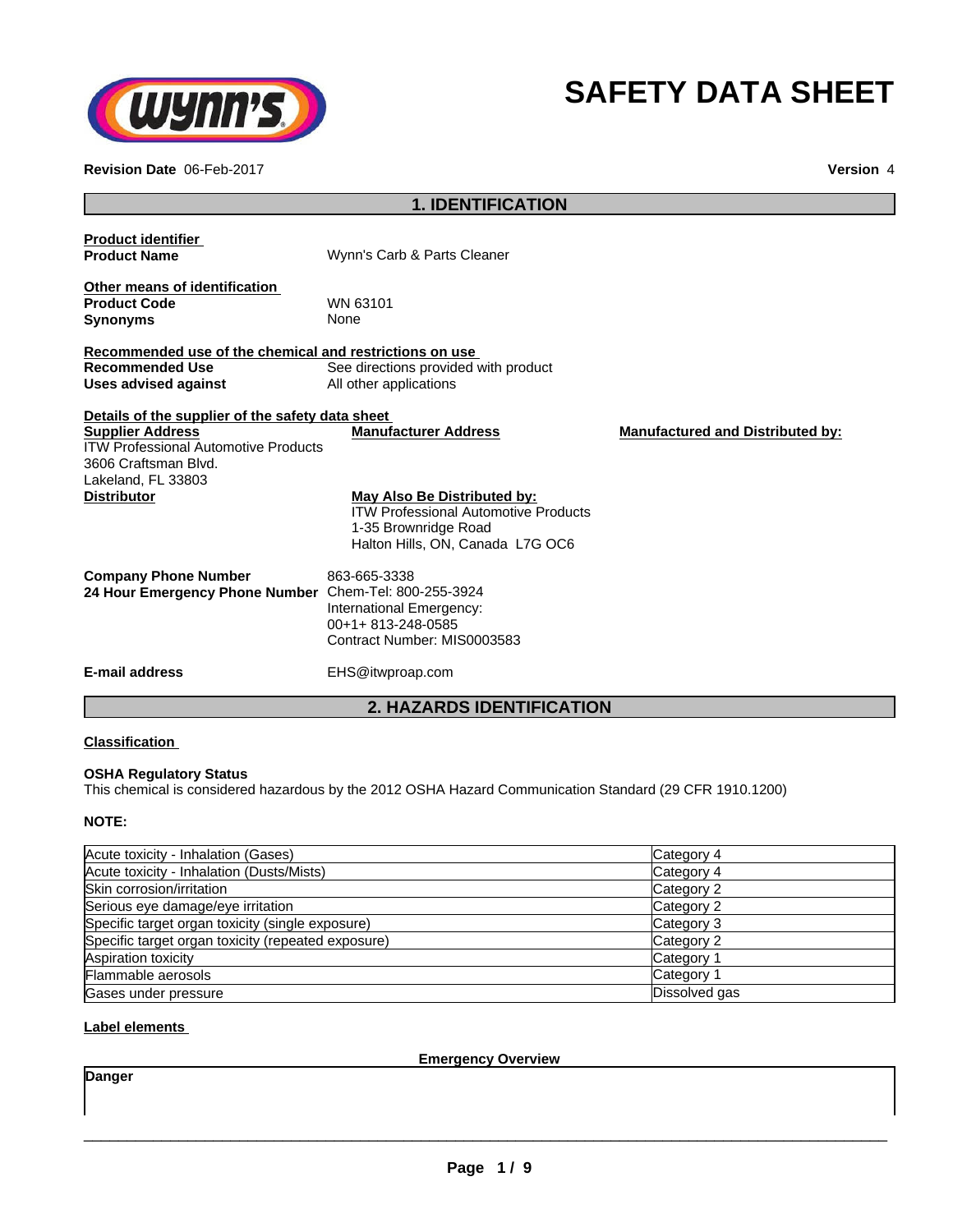

# **Precautionary Statements - Prevention**

Use only outdoors or in a well-ventilated area Wash face, hands and any exposed skin thoroughly after handling Wear protective gloves/protective clothing/eye protection/face protection Do not breathe dust/fume/gas/mist/vapors/spray Keep away from heat/sparks/open flames/hot surfaces. - No smoking Do not spray on an open flame or other ignition source Pressurized container: Do not pierce or burn, even after use

#### **Precautionary Statements - Response**

Get medical advice/attention if you feel unwell

IF IN EYES: Rinse cautiously with water for several minutes. Remove contact lenses, if present and easy to do. Continue rinsing If eye irritation persists: Get medical advice/attention IF ON SKIN: Wash with plenty of soap and water If skin irritation occurs: Get medical advice/attention Take off contaminated clothing and wash before reuse IF INHALED: Remove victim to fresh air and keep at rest in a position comfortable for breathing Call a POISON CENTER or doctor/physician if you feel unwell IF SWALLOWED: Immediately call a POISON CENTER or doctor/physician Do NOT induce vomiting

#### **Precautionary Statements - Storage**

Store locked up Store in a well-ventilated place. Keep container tightly closed Protect from sunlight Do not expose to temperatures exceeding 122 °F (50 °C)

#### **Precautionary Statements - Disposal**

Dispose of contents/container to an approved waste disposal plant

#### **Hazards not otherwise classified (HNOC)** Not applicable

## **Other Information**

- May be harmful if swallowed

- May be harmful in contact with skin

Unknown acute toxicity 6% of the mixture consists of ingredient(s) of unknown toxicity

 $\overline{\phantom{a}}$  ,  $\overline{\phantom{a}}$  ,  $\overline{\phantom{a}}$  ,  $\overline{\phantom{a}}$  ,  $\overline{\phantom{a}}$  ,  $\overline{\phantom{a}}$  ,  $\overline{\phantom{a}}$  ,  $\overline{\phantom{a}}$  ,  $\overline{\phantom{a}}$  ,  $\overline{\phantom{a}}$  ,  $\overline{\phantom{a}}$  ,  $\overline{\phantom{a}}$  ,  $\overline{\phantom{a}}$  ,  $\overline{\phantom{a}}$  ,  $\overline{\phantom{a}}$  ,  $\overline{\phantom{a}}$ 

# **3. COMPOSITION/INFORMATION ON INGREDIENTS**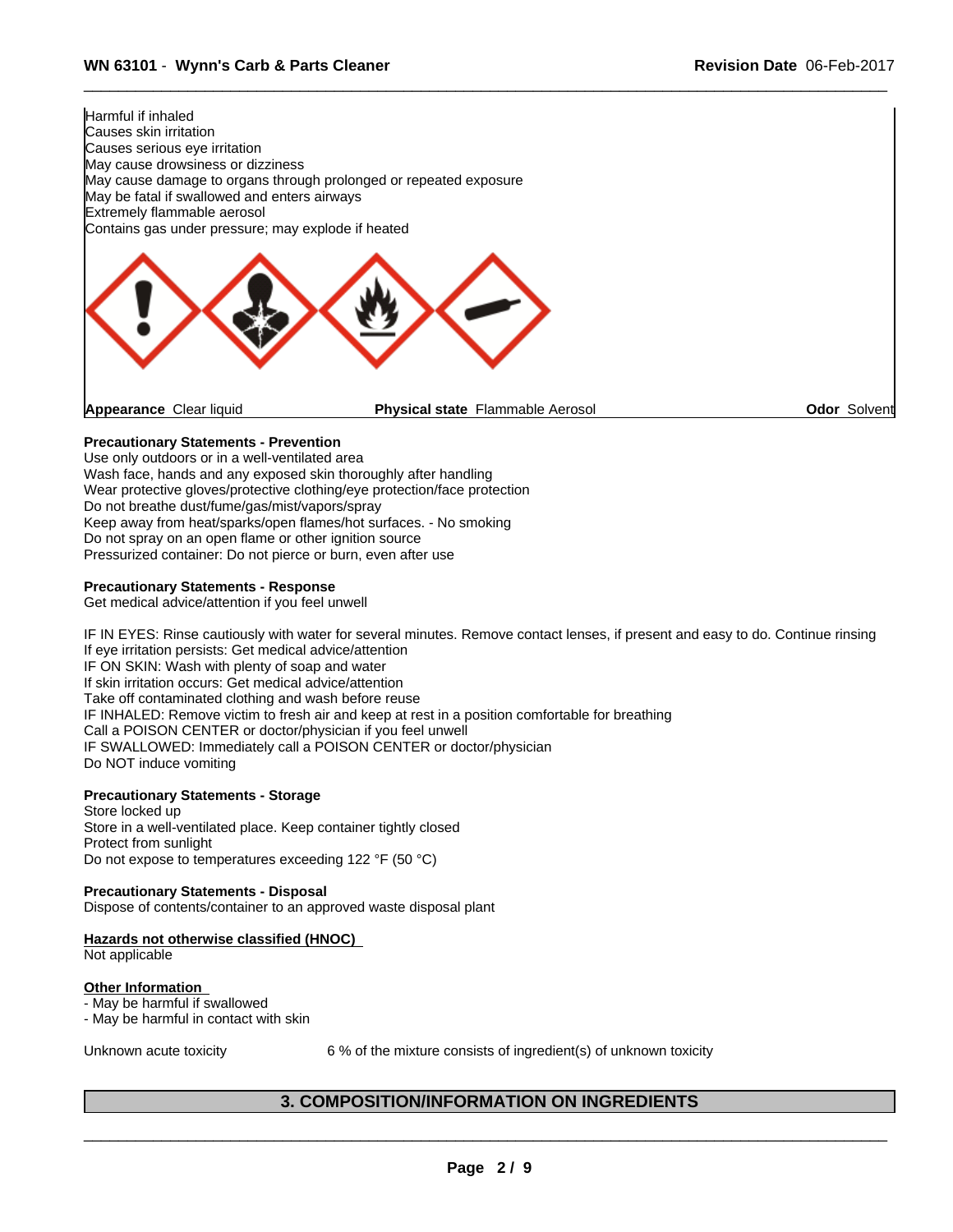## **Substance(s)**

| <b>Chemical Name</b> | <b>CAS No</b>  | Weight-%  | <b>Trade Secret</b> |
|----------------------|----------------|-----------|---------------------|
| Xvlene               | 1330-20-7      | $15 - 40$ |                     |
| 2-Propanone          | 67-64-1        | $10 - 30$ |                     |
| Methyl Acetate       | 79-20-9        | $10 - 30$ |                     |
| Ethylbenzene         | $100 - 41 - 4$ | $10 - 30$ |                     |
| Carbon Dioxide       | 124-38-9       | 3 -       |                     |

# **4. FIRST AID MEASURES**

#### **Description of first aid measures**

| <b>General advice</b>                                       | Get medical advice/attention if you feel unwell.                                                                                                                                                 |
|-------------------------------------------------------------|--------------------------------------------------------------------------------------------------------------------------------------------------------------------------------------------------|
| Eye contact                                                 | IF IN EYES: Rinse cautiously with water for several minutes. Remove contact lenses, if<br>present and easy to do. Continue rinsing. If eye irritation persists: Get medical<br>advice/attention. |
| <b>Skin contact</b>                                         | IF ON SKIN:. Wash skin with soap and water. If skin irritation persists, call a physician.<br>Wash contaminated clothing before reuse.                                                           |
| <b>Inhalation</b>                                           | IF INHALED: Remove victim to fresh air and keep at rest in a position comfortable for<br>breathing. If symptoms persist, call a physician.                                                       |
| Ingestion                                                   | IF SWALLOWED:. Do NOT induce vomiting. Never give anything by mouth to an<br>unconscious person. Call a physician.                                                                               |
| Self-protection of the first aider                          | Use personal protective equipment as required. Avoid contact with skin, eyes or clothing.                                                                                                        |
| Most important symptoms and effects, both acute and delayed |                                                                                                                                                                                                  |

**Symptoms** See section 2 for more information.

**Indication of any immediate medical attention and special treatment needed**

**Note to physicians** Treat symptomatically.

# **5. FIRE-FIGHTING MEASURES**

#### **Suitable extinguishing media**

Carbon dioxide (CO2), Dry chemical, Foam

#### **Unsuitable extinguishing media**

Do not use a solid water stream as it may scatter and spread fire.

# **Specific hazards arising from the chemical**

Flammable.

#### **Explosion data**<br>**Sensitivity to Mechanical Impact** None. **Sensitivity to Mechanical Impact** None. **Sensitivity to Static Discharge**

## **Protective equipment and precautions for firefighters**

As in any fire, wear self-contained breathing apparatus pressure-demand, MSHA/NIOSH (approved or equivalent) and full protective gear.

# **6. ACCIDENTAL RELEASE MEASURES**

**Personal precautions, protective equipment and emergency procedures**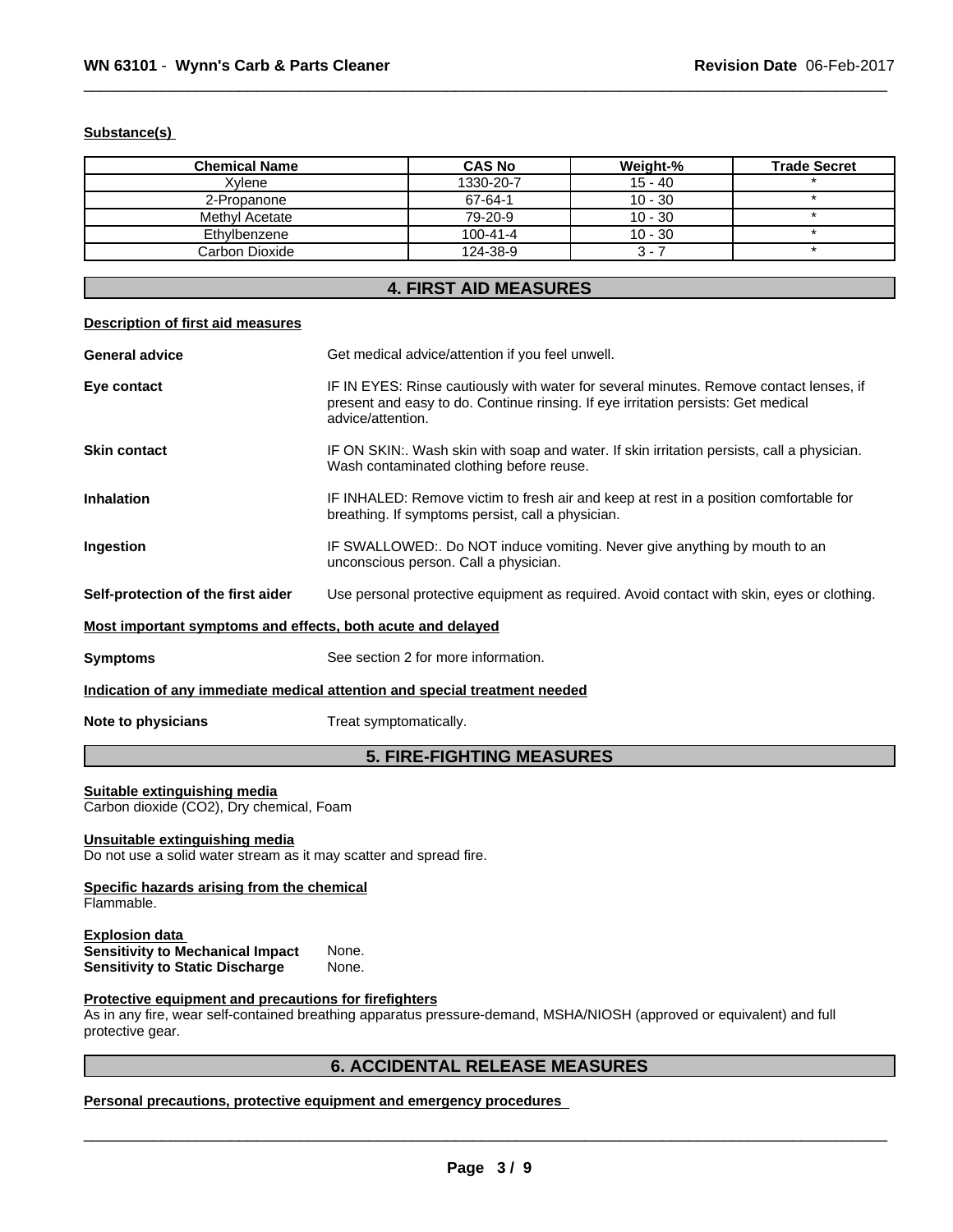| <b>Personal precautions</b>                                  | Remove all sources of ignition. Use personal protective equipment as required.                                                                                                                      |  |  |
|--------------------------------------------------------------|-----------------------------------------------------------------------------------------------------------------------------------------------------------------------------------------------------|--|--|
| <b>Environmental precautions</b>                             |                                                                                                                                                                                                     |  |  |
| <b>Environmental precautions</b>                             | See Section 12 for additional ecological information. Do not flush into surface water or<br>sanitary sewer system.                                                                                  |  |  |
| Methods and material for containment and cleaning up         |                                                                                                                                                                                                     |  |  |
| <b>Methods for containment</b>                               | Prevent further leakage or spillage if safe to do so.                                                                                                                                               |  |  |
| Methods for cleaning up                                      | Soak up with inert absorbent material.                                                                                                                                                              |  |  |
| <b>Prevention of secondary hazards</b>                       | Clean contaminated objects and areas thoroughly observing environmental regulations.                                                                                                                |  |  |
|                                                              | 7. HANDLING AND STORAGE                                                                                                                                                                             |  |  |
| <b>Precautions for safe handling</b>                         |                                                                                                                                                                                                     |  |  |
| Advice on safe handling                                      | Avoid contact with eyes. Avoid breathing vapors or mists. Contents under pressure. Do not<br>puncture or incinerate cans. Do not stick pin or any other sharp object into opening on top<br>of can. |  |  |
| Conditions for safe storage, including any incompatibilities |                                                                                                                                                                                                     |  |  |
| <b>Storage Conditions</b>                                    | Keep away from heat, sparks, flame and other sources of ignition (i.e., pilot lights, electric<br>motors and static electricity).                                                                   |  |  |
| Incompatible materials                                       | Strong oxidizing agents                                                                                                                                                                             |  |  |
|                                                              | 8. EXPOSURE CONTROLS/PERSONAL PROTECTION                                                                                                                                                            |  |  |

# **Control parameters**

# **Exposure Guidelines** .

| <b>Chemical Name</b> | <b>ACGIH TLV</b> | <b>OSHA PEL</b>                                        | <b>NIOSH IDLH</b>           |
|----------------------|------------------|--------------------------------------------------------|-----------------------------|
| Xylene               | STEL: 150 ppm    | TWA: 100 ppm                                           |                             |
| 1330-20-7            | TWA: 100 ppm     | TWA: $435 \text{ mg/m}^3$                              |                             |
|                      |                  | (vacated) TWA: 100 ppm                                 |                             |
|                      |                  | (vacated) TWA: 435 mg/m <sup>3</sup>                   |                             |
|                      |                  | (vacated) STEL: 150 ppm                                |                             |
|                      |                  | (vacated) STEL: 655 mg/m <sup>3</sup>                  |                             |
| 2-Propanone          | STEL: 500 ppm    | TWA: 1000 ppm                                          | IDLH: 2500 ppm              |
| 67-64-1              | TWA: 250 ppm     | TWA: 2400 mg/m <sup>3</sup>                            | TWA: 250 ppm                |
|                      |                  | (vacated) TWA: 750 ppm                                 | TWA: 590 mg/m <sup>3</sup>  |
|                      |                  | (vacated) TWA: 1800 mg/m <sup>3</sup>                  |                             |
|                      |                  | (vacated) STEL: $2400 \text{ mg/m}^3$ The              |                             |
|                      |                  | acetone STEL does not apply to the                     |                             |
|                      |                  | cellulose acetate fiber industry. It is                |                             |
|                      |                  | in effect for all other sectors                        |                             |
|                      |                  | (vacated) STEL: 1000 ppm                               |                             |
| Methyl Acetate       | STEL: 250 ppm    | TWA: 200 ppm                                           | IDLH: 3100 ppm              |
| 79-20-9              | TWA: 200 ppm     | TWA: $610$ mg/m <sup>3</sup>                           | TWA: 200 ppm                |
|                      |                  | (vacated) TWA: 200 ppm                                 | TWA: 610 mg/m <sup>3</sup>  |
|                      |                  | (vacated) TWA: 610 mg/m <sup>3</sup>                   | STEL: 250 ppm               |
|                      |                  | (vacated) STEL: 250 ppm                                | STEL: 760 mg/m <sup>3</sup> |
|                      |                  | (vacated) STEL: 760 mg/m <sup>3</sup>                  |                             |
| Ethylbenzene         | TWA: 20 ppm      | <b>TWA: 100 ppm</b>                                    | IDLH: 800 ppm               |
| $100 - 41 - 4$       |                  | TWA: $435 \text{ mg/m}^3$                              | TWA: 100 ppm                |
|                      |                  | (vacated) TWA: 100 ppm                                 | TWA: $435 \text{ mg/m}^3$   |
|                      |                  | (vacated) TWA: 435 mg/m <sup>3</sup>                   | STEL: 125 ppm               |
|                      |                  | (vacated) STEL: 125 ppm                                | STEL: $545 \text{ mg/m}^3$  |
| Carbon Dioxide       | STEL: 30000 ppm  | (vacated) STEL: 545 mg/m <sup>3</sup><br>TWA: 5000 ppm | IDLH: 40000 ppm             |
|                      |                  |                                                        |                             |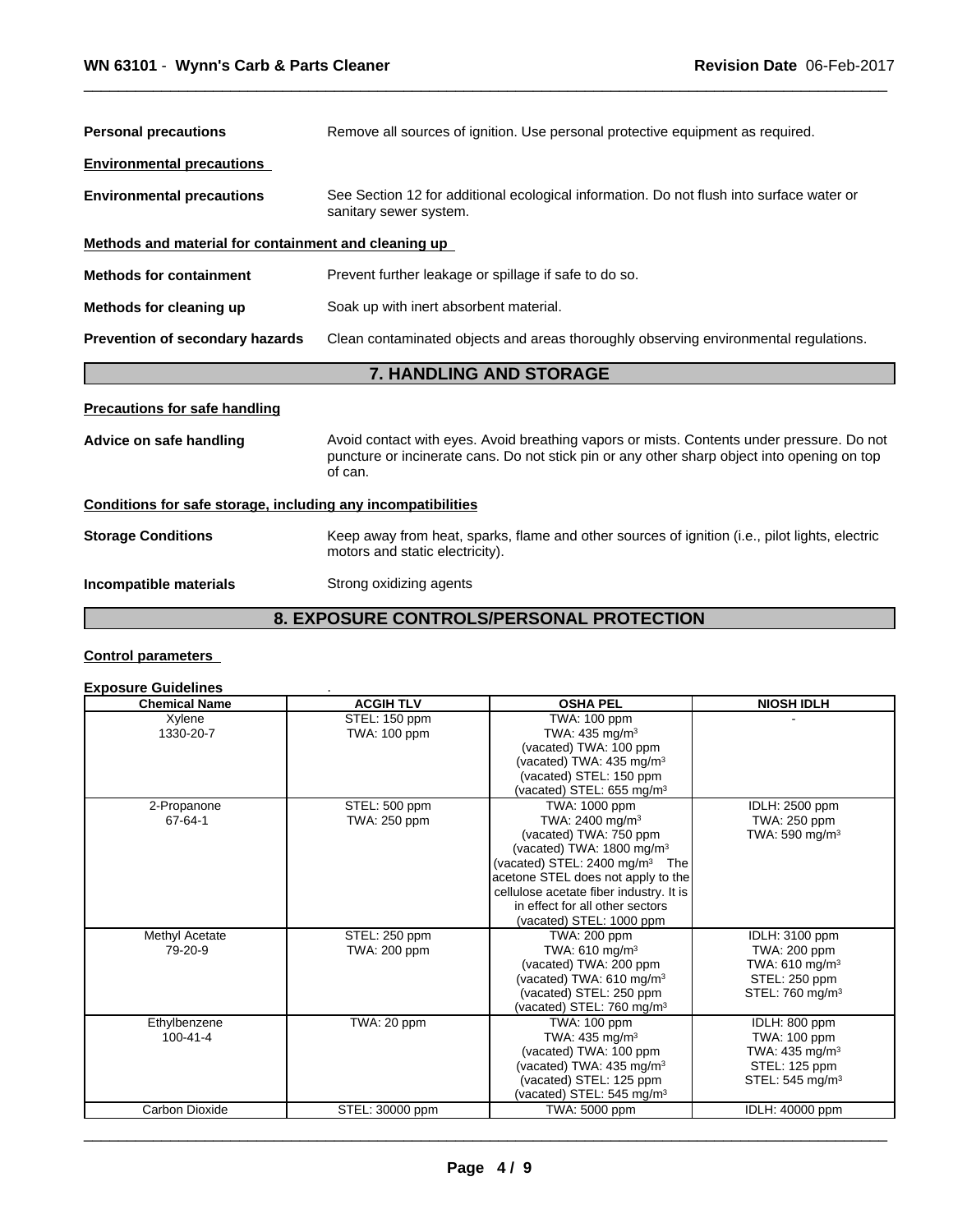| 124-38-9<br>NIOSH IDLH Immediately Dangerous to Life or Health        | TWA: 5000 ppm                                             | TWA: 9000 mg/m <sup>3</sup><br>(vacated) TWA: 10000 ppm<br>(vacated) TWA: 18000 mg/m <sup>3</sup><br>(vacated) STEL: 30000 ppm<br>(vacated) STEL: $54000$ mg/m <sup>3</sup> | TWA: 5000 ppm<br>TWA: 9000 mg/m <sup>3</sup><br>STEL: 30000 ppm<br>STEL: 54000 mg/m <sup>3</sup> |  |  |
|-----------------------------------------------------------------------|-----------------------------------------------------------|-----------------------------------------------------------------------------------------------------------------------------------------------------------------------------|--------------------------------------------------------------------------------------------------|--|--|
| <b>Other Information</b>                                              | (11th Cir., 1992).                                        |                                                                                                                                                                             | Vacated limits revoked by the Court of Appeals decision in AFL-CIO v. OSHA, 965 F.2d 962         |  |  |
| <b>Appropriate engineering controls</b>                               |                                                           |                                                                                                                                                                             |                                                                                                  |  |  |
| <b>Engineering Controls</b>                                           | <b>Showers</b><br>Eyewash stations<br>Ventilation systems |                                                                                                                                                                             |                                                                                                  |  |  |
| Individual protection measures, such as personal protective equipment |                                                           |                                                                                                                                                                             |                                                                                                  |  |  |
| <b>Eye/face protection</b>                                            |                                                           | Wear safety glasses with side shields (or goggles).                                                                                                                         |                                                                                                  |  |  |
| Skin and body protection                                              |                                                           | Wear protective natural rubber, nitrile rubber, Neoprene™ or PVC gloves.                                                                                                    |                                                                                                  |  |  |
| <b>Respiratory protection</b>                                         | appropriate.                                              | Use NIOSH-approved air-purifying respirator with organic vapor cartridge or canister, as                                                                                    |                                                                                                  |  |  |
| <b>General Hygiene Considerations</b>                                 |                                                           | Handle in accordance with good industrial hygiene and safety practice. Regular cleaning of<br>equipment, work area and clothing is recommended.                             |                                                                                                  |  |  |
|                                                                       |                                                           |                                                                                                                                                                             |                                                                                                  |  |  |

# **9. PHYSICAL AND CHEMICAL PROPERTIES**

# **Information on basic physical and chemical properties**

**Other Information**

| <b>Physical state</b><br>Appearance<br>Odor<br>Color<br><b>Odor threshold</b> | <b>Flammable Aerosol</b><br>Clear liquid<br>Solvent<br>White<br>No information available |                  |
|-------------------------------------------------------------------------------|------------------------------------------------------------------------------------------|------------------|
| <b>Property</b>                                                               | Values                                                                                   | Remarks • Method |
| рH                                                                            | No information available                                                                 |                  |
| Melting point / freezing point                                                | No information available                                                                 |                  |
| Boiling point / boiling range                                                 | No information available $> 35$ °C /<br>95 °F                                            |                  |
| <b>Flash point</b>                                                            | < 18 °C / < 64 °F                                                                        |                  |
| <b>Evaporation rate</b>                                                       | No information available                                                                 |                  |
| Flammability (solid, gas)                                                     | No information available                                                                 |                  |
| <b>Flammability Limit in Air</b>                                              |                                                                                          |                  |
| <b>Upper flammability limit:</b>                                              | No information available                                                                 |                  |
| Lower flammability limit:                                                     | No information available                                                                 |                  |
| Vapor pressure                                                                | No information available                                                                 |                  |
| Vapor density                                                                 | No information available                                                                 |                  |
| <b>Relative density</b>                                                       | $0.78 - 0.83$                                                                            |                  |
| <b>Water solubility</b>                                                       | Insoluble in water                                                                       |                  |
| Solubility in other solvents<br><b>Partition coefficient</b>                  | No information available<br>No information available                                     |                  |
|                                                                               | No information available                                                                 |                  |
| <b>Autoignition temperature</b><br><b>Decomposition temperature</b>           | No information available                                                                 |                  |
| <b>Kinematic viscosity</b>                                                    | $2 \, mm2/s$                                                                             |                  |
| <b>Dynamic viscosity</b>                                                      | No information available                                                                 |                  |
| <b>Explosive properties</b>                                                   | No information available                                                                 |                  |
| <b>Oxidizing properties</b>                                                   | No information available                                                                 |                  |
|                                                                               |                                                                                          |                  |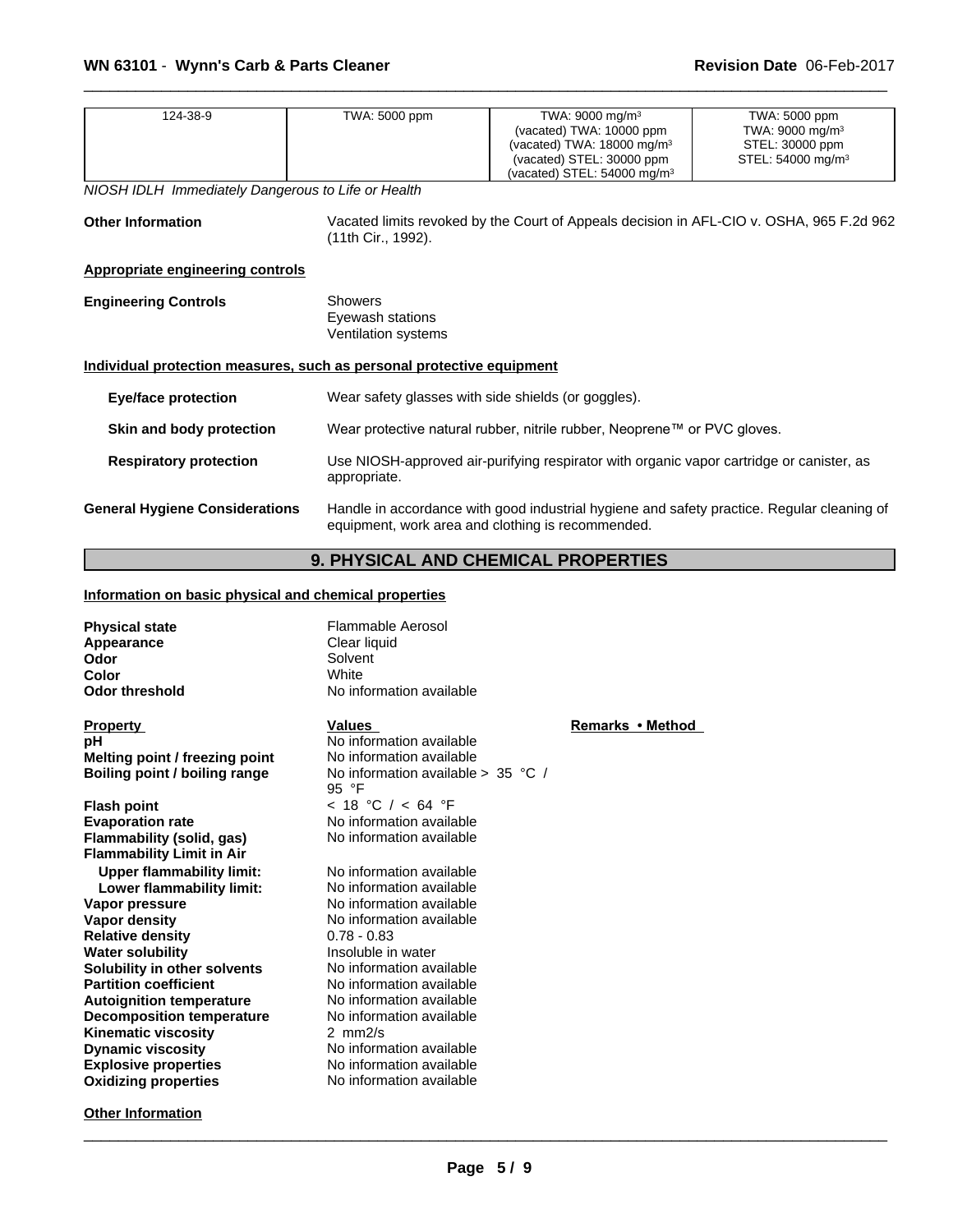**VOC Content (%)** 45<br>**Density** No

**Softening point**<br> **Molecular weight**<br> **Molecular weight**<br> **Molecular weight**<br> **Molecular weight No information available Density Density Density Bulk density Research American Available Bulk density No** information available **No information available** 

# **10. STABILITY AND REACTIVITY**

## **Reactivity**

No data available

#### **Chemical stability**

Stable under recommended storage conditions

#### **Possibility of Hazardous Reactions**

None under normal processing.

#### **Conditions to avoid** Excessive heat.

# **Incompatible materials**

Strong oxidizing agents

## **Hazardous Decomposition Products**

Carbon oxides

# **11. TOXICOLOGICAL INFORMATION**

#### **Information on likely routes of exposure**

| <b>Inhalation</b>   | May cause irritation of respiratory tract.                                         |
|---------------------|------------------------------------------------------------------------------------|
| Eye contact         | Contact with eyes may cause irritation. May cause redness and tearing of the eyes. |
| <b>Skin contact</b> | May cause skin irritation and/or dermatitis.                                       |
| Ingestion           | Ingestion may cause irritation to mucous membranes.                                |

| <b>Chemical Name</b>      | Oral LD50            | Dermal LD50                      | <b>Inhalation LC50</b>                |
|---------------------------|----------------------|----------------------------------|---------------------------------------|
| Xylene                    | $=$ 3500 mg/kg (Rat) | $> 4350$ mg/kg (Rabbit) $> 1700$ | $= 29.08$ mg/L (Rat) 4 h = 5000       |
| 1330-20-7                 |                      | mg/kg (Rabbit)                   | ppm (Rat) 4 h                         |
| 2-Propanone<br>67-64-1    | $= 5800$ mg/kg (Rat) |                                  | $= 50100$ mg/m <sup>3</sup> (Rat) 8 h |
| Methyl Acetate<br>79-20-9 | $>$ 5 g/kg (Rat)     | $>$ 5 g/kg (Rabbit)              | $= 16000$ ppm (Rat) 4 h               |
| Ethylbenzene<br>100-41-4  | $= 3500$ mg/kg (Rat) | $= 15400$ mg/kg (Rabbit)         | $= 17.2$ mg/L (Rat) 4 h               |

#### **Information on toxicological effects**

**Symptoms** No information available.

#### **Delayed and immediate effects as well as chronic effects from short and long-term exposure**

| <b>Sensitization</b><br>Germ cell mutagenicity<br>Carcinogenicity | No information available.<br>No information available. |             | The table below indicates whether each agency has listed any ingredient as a carcinogen. |             |
|-------------------------------------------------------------------|--------------------------------------------------------|-------------|------------------------------------------------------------------------------------------|-------------|
| <b>Chemical Name</b>                                              | <b>ACGIH</b>                                           | <b>IARC</b> | <b>NTP</b>                                                                               | <b>OSHA</b> |
| Xylene<br>1330-20-7                                               |                                                        | Group 3     |                                                                                          |             |
| Ethylbenzene<br>100-41-4                                          | A3                                                     | Group 2B    |                                                                                          |             |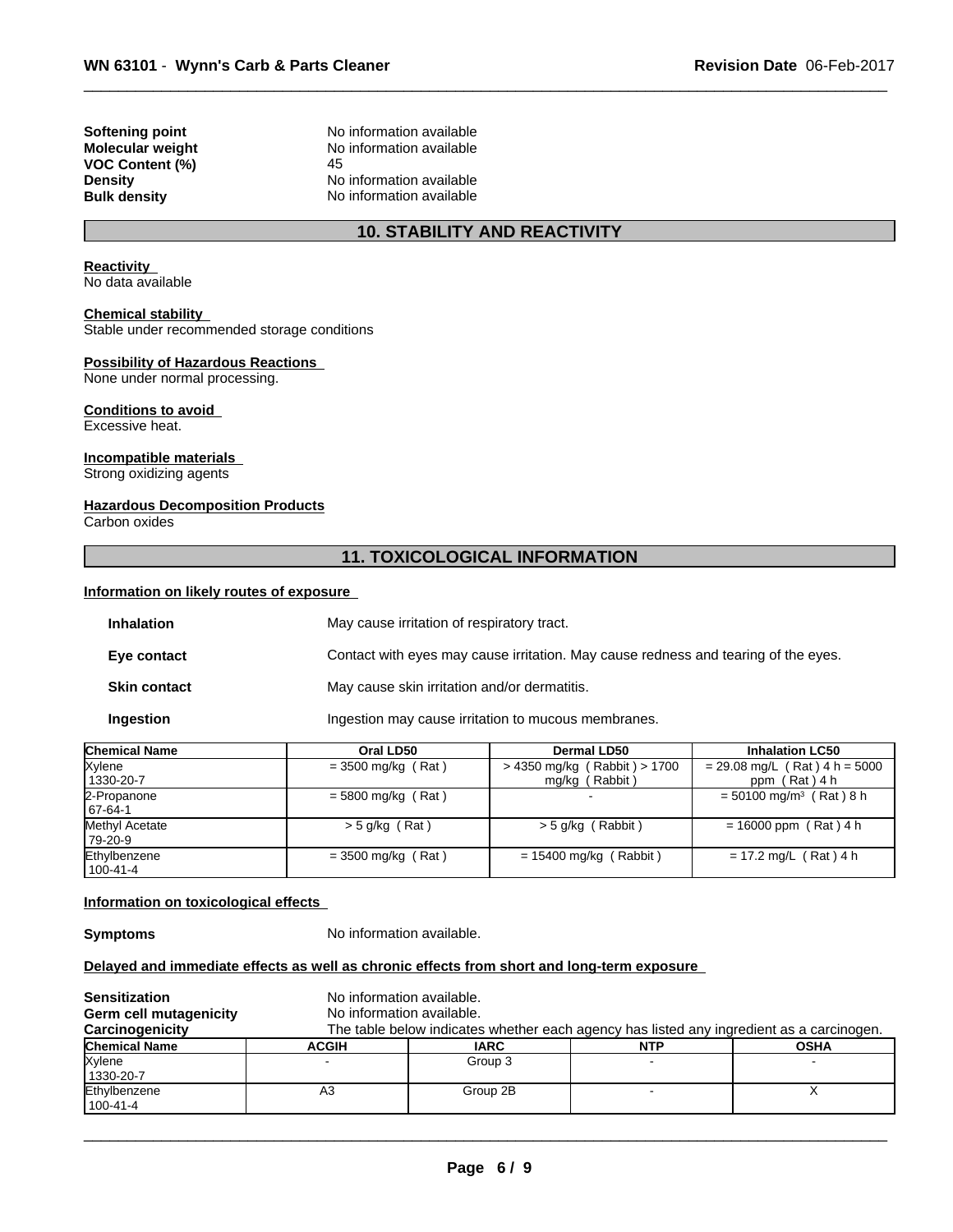*ACGIH (American Conference of Governmental Industrial Hygienists) A3 - Animal Carcinogen IARC (International Agency for Research on Cancer) Group 2B - Possibly Carcinogenic to Humans Not classifiable as a human carcinogen OSHA (Occupational Safety and Health Administration of the US Department of Labor) X - Present* **Target Organ Effects** Central nervous system, Central Vascular System (CVS), Eyes, Respiratory system, Skin.

# **The following values are calculated based on chapter 3.1 of the GHS document** .

**ATEmix (oral)** 4553 mg/kg<br> **ATEmix (dermal)** 2951 mg/kg **ATEmix** (dermal) **ATEmix (inhalation-gas)** 5000 mg/l **ATEmix (inhalation-dust/mist)** 3.3 mg/l **ATEmix (inhalation-vapor)** 66667 mg/l

# **12. ECOLOGICAL INFORMATION**

#### **Ecotoxicity**

6 % of the mixture consists of components(s) of unknown hazards to the aquatic environment

#### **Persistence and degradability**

No information available.

**Bioaccumulation** No information available.

# **Mobility**

No information available.

| <b>Chemical Name</b>           | <b>Partition coefficient</b> |
|--------------------------------|------------------------------|
| Xylene<br>1330-20-7            | $2.77 - 3.15$                |
| 2-Propanone<br>67-64-1         | $-0.24$                      |
| Methyl Acetate<br>79-20-9      | 0.18                         |
| Ethylbenzene<br>$100 - 41 - 4$ | 3.118                        |

#### **Other adverse effects**

No information available

# **13. DISPOSAL CONSIDERATIONS**

| Waste treatment methods    |                                                                                                        |
|----------------------------|--------------------------------------------------------------------------------------------------------|
| <b>Disposal of wastes</b>  | Disposal should be in accordance with applicable regional, national and local laws and<br>regulations. |
| Contaminated packaging     | Do not reuse container.                                                                                |
| <b>US EPA Waste Number</b> | U002 U239                                                                                              |

This product contains one or more substances that are listed with the State of California as a hazardous waste.

| <b>Chemical Name</b>         | California Hazardous Waste Status |  |
|------------------------------|-----------------------------------|--|
| Xylene                       | Toxic                             |  |
| 1330-20-7                    | lgnitable                         |  |
| 2-Propanone<br>$67 - 64 - 1$ | lgnitable                         |  |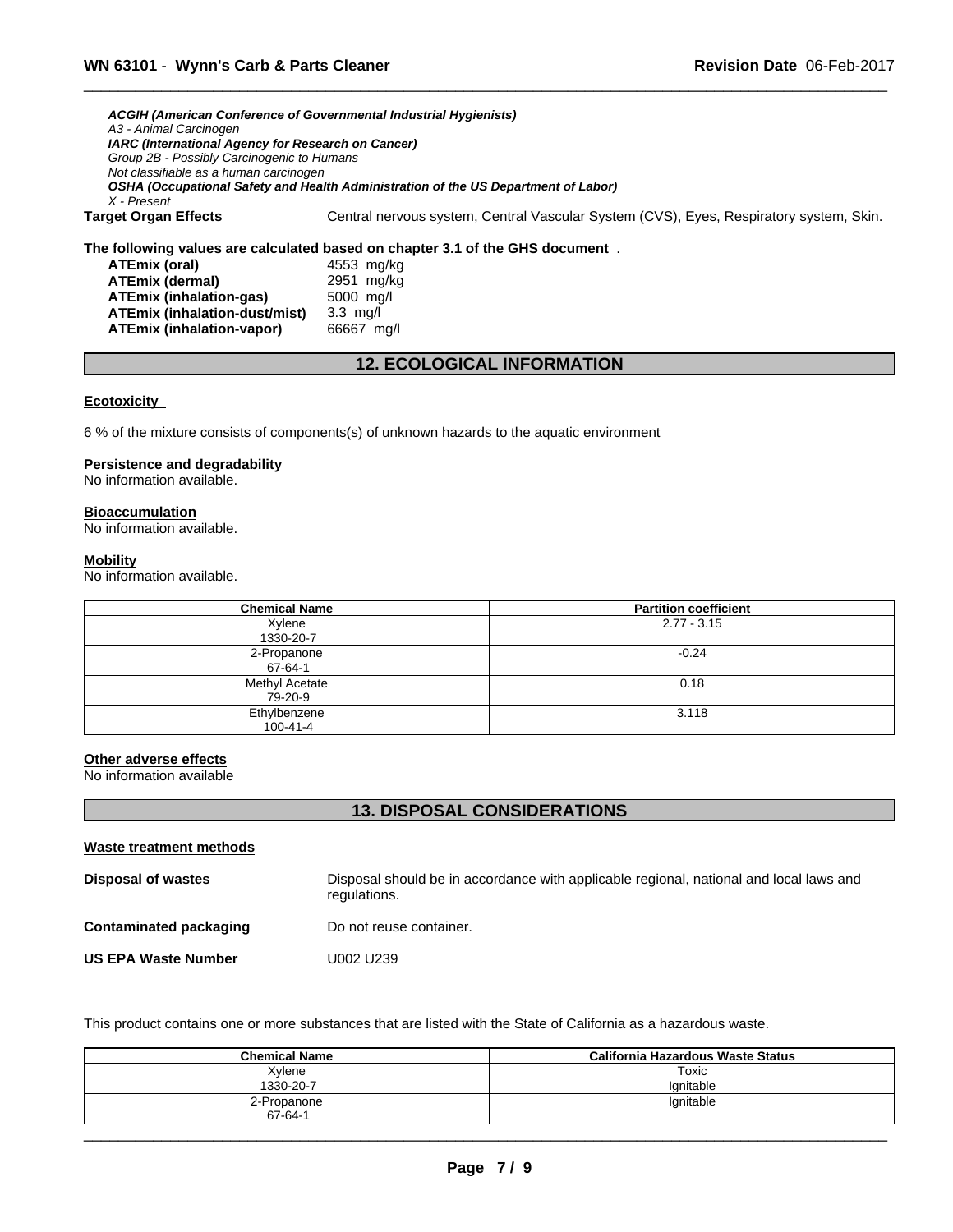| Methyl Acetate | Toxic     |
|----------------|-----------|
| 79-20-9        | Ignitable |
| Ethylbenzene   | Toxic     |
| $100 - 41 - 4$ | Ignitable |

# **14. TRANSPORT INFORMATION**

## **NOTE:**

#### **DOT**

| UN/ID no<br>Proper shipping name:<br><b>Hazard Class</b> | 1950<br>Aerosols, Limited Quantity (LQ)<br>2.1 |
|----------------------------------------------------------|------------------------------------------------|
| IATA                                                     |                                                |
| UN/ID no                                                 | 1950                                           |
| Proper shipping name:                                    | Aerosols                                       |
| <b>Hazard Class</b>                                      | 2.1                                            |
| IMDG                                                     |                                                |

#### **IMDG**

| - -<br>UN/ID no       | 1950                            |
|-----------------------|---------------------------------|
| Proper shipping name: | Aerosols, Limited Quantity (LQ) |
| <b>Hazard Class</b>   | 2.1                             |

# **15. REGULATORY INFORMATION**

| <b>International Inventories</b> |          |
|----------------------------------|----------|
| <b>TSCA</b>                      | Complies |
| <b>DSL/NDSL</b>                  | Complies |
| <b>EINECS/ELINCS</b>             | Complies |
| <b>ENCS</b>                      | Complies |
| <b>IECSC</b>                     | Complies |
| <b>KECL</b>                      | Complies |
| <b>PICCS</b>                     | Complies |
| <b>AICS</b>                      | Complies |

## **Legend:**

**TSCA** - United States Toxic Substances Control Act Section 8(b) Inventory **DSL/NDSL** - Canadian Domestic Substances List/Non-Domestic Substances List **EINECS/ELINCS** - European Inventory of Existing Chemical Substances/European List of Notified Chemical Substances **ENCS** - Japan Existing and New Chemical Substances **IECSC** - China Inventory of Existing Chemical Substances **KECL** - Korean Existing and Evaluated Chemical Substances **PICCS** - Philippines Inventory of Chemicals and Chemical Substances **AICS** - Australian Inventory of Chemical Substances

#### **US Federal Regulations**

#### **SARA 313**

Section 313 of Title III of the Superfund Amendments and Reauthorization Act of 1986 (SARA). This product contains a chemical or chemicals which are subject to the reporting requirements of the Act and Title 40 of the Code of Federal Regulations, Part 372

| <b>Chemical Name</b>                  | <b>SARA 313 - Threshold Values %</b> |
|---------------------------------------|--------------------------------------|
| Xylene - 1330-20-7                    | 1.0                                  |
| Ethylbenzene - 100-41-4               | 0.1                                  |
| <b>SARA 311/312 Hazard Categories</b> |                                      |
| Acute health hazard                   | No                                   |
| <b>Chronic Health Hazard</b>          | No                                   |
| <b>Fire hazard</b>                    | Yes                                  |
| Sudden release of pressure hazard     | No                                   |
| <b>Reactive Hazard</b>                | No                                   |